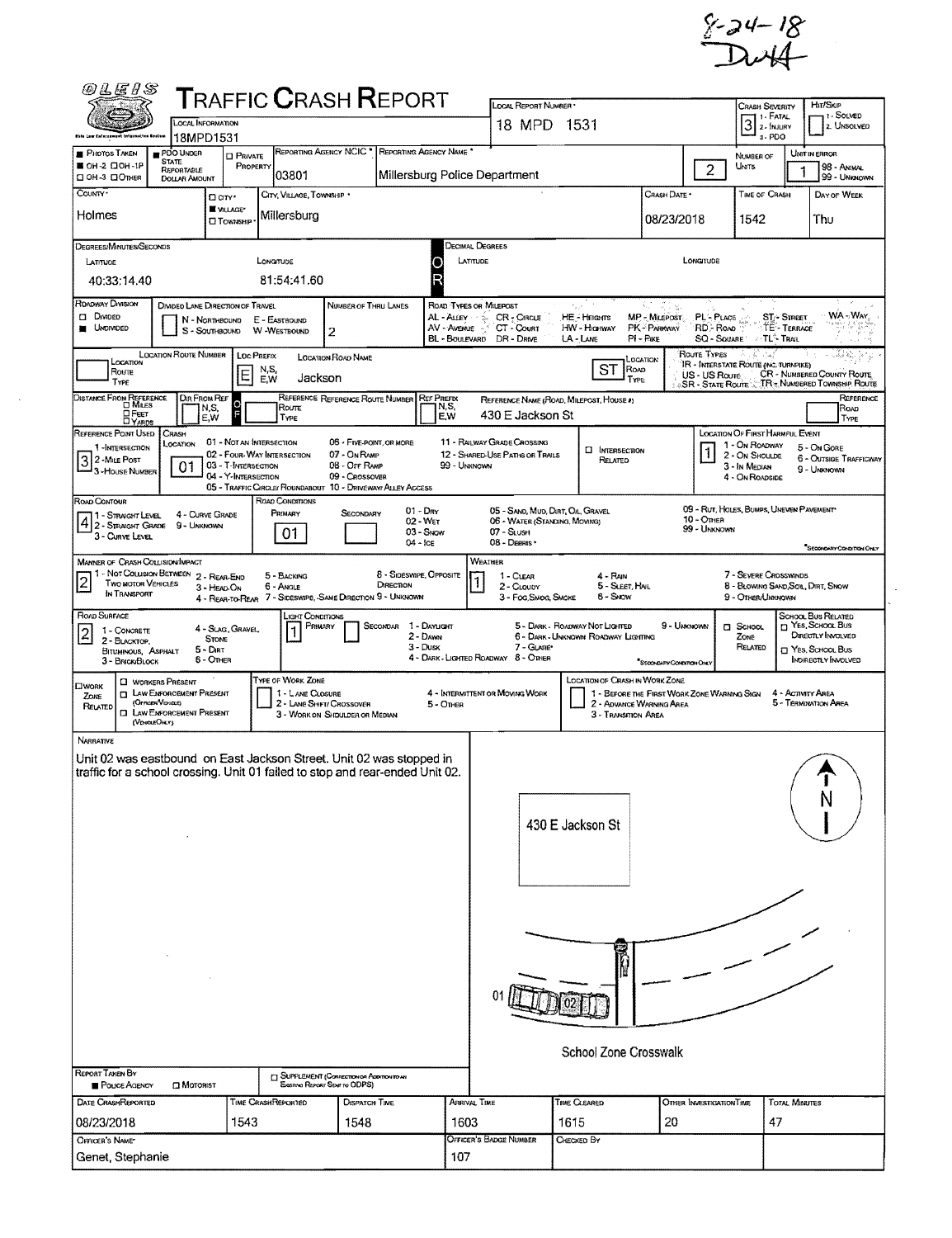| 0LEIS                                                                                                                                                                                |                                                                | <b>NIT</b>                                                  |                            |                                                         |                                                                                                                                          |                                                                                                                                                 |                                                        |                                                  |                                                                                |                          | <b>LOCAL REPORT NUMBER</b>                                         |                                                                                   |                                                                                                                                                                                                                     |  |  |  |  |
|--------------------------------------------------------------------------------------------------------------------------------------------------------------------------------------|----------------------------------------------------------------|-------------------------------------------------------------|----------------------------|---------------------------------------------------------|------------------------------------------------------------------------------------------------------------------------------------------|-------------------------------------------------------------------------------------------------------------------------------------------------|--------------------------------------------------------|--------------------------------------------------|--------------------------------------------------------------------------------|--------------------------|--------------------------------------------------------------------|-----------------------------------------------------------------------------------|---------------------------------------------------------------------------------------------------------------------------------------------------------------------------------------------------------------------|--|--|--|--|
|                                                                                                                                                                                      |                                                                |                                                             |                            |                                                         |                                                                                                                                          |                                                                                                                                                 |                                                        |                                                  |                                                                                |                          |                                                                    | 18 MPD 1531                                                                       |                                                                                                                                                                                                                     |  |  |  |  |
| UNIT NUMBER                                                                                                                                                                          |                                                                | OWNER NAME: LAST, FIRST, MIDDLE ( C SAME AS DRIVER )        |                            | <b>OWNER PHONE NUMBER</b>                               |                                                                                                                                          | DAMAGE SCALE                                                                                                                                    | DAMAGE AREA                                            |                                                  |                                                                                |                          |                                                                    |                                                                                   |                                                                                                                                                                                                                     |  |  |  |  |
|                                                                                                                                                                                      |                                                                | Mcculloch, Connie, C                                        |                            |                                                         |                                                                                                                                          |                                                                                                                                                 |                                                        | 330-473-0323                                     |                                                                                |                          | 2                                                                  | FRONT                                                                             |                                                                                                                                                                                                                     |  |  |  |  |
|                                                                                                                                                                                      | OWNER ADDRESS: CITY, STATE, ZIP<br>□SAME AS DRIVER)            |                                                             |                            |                                                         |                                                                                                                                          |                                                                                                                                                 |                                                        |                                                  |                                                                                |                          |                                                                    |                                                                                   |                                                                                                                                                                                                                     |  |  |  |  |
| 255 N Mad Anthony St, Millersburg, OH, 44654                                                                                                                                         |                                                                |                                                             |                            |                                                         |                                                                                                                                          | 1 - NONE                                                                                                                                        | α                                                      |                                                  |                                                                                |                          |                                                                    |                                                                                   |                                                                                                                                                                                                                     |  |  |  |  |
|                                                                                                                                                                                      | LP STATE LICENSE PLATE NUMBER<br>Vehicle Identification Number |                                                             |                            |                                                         |                                                                                                                                          |                                                                                                                                                 |                                                        |                                                  |                                                                                |                          |                                                                    |                                                                                   |                                                                                                                                                                                                                     |  |  |  |  |
| OН<br>FGE2017<br>5TDZA22C06S513469                                                                                                                                                   |                                                                |                                                             |                            |                                                         |                                                                                                                                          |                                                                                                                                                 |                                                        |                                                  |                                                                                |                          |                                                                    | 3 - FUNCTIONAL                                                                    | о<br>о                                                                                                                                                                                                              |  |  |  |  |
| <b>VEHICLE YEAR</b>                                                                                                                                                                  | <b>VEHICLE MAKE</b>                                            |                                                             |                            |                                                         |                                                                                                                                          | VEHICLE MODEL                                                                                                                                   |                                                        |                                                  | <b>VEHICLE COLOR</b>                                                           |                          |                                                                    |                                                                                   |                                                                                                                                                                                                                     |  |  |  |  |
| 2006                                                                                                                                                                                 | Tovota                                                         |                                                             |                            |                                                         |                                                                                                                                          | Sienna                                                                                                                                          |                                                        | LBL                                              |                                                                                |                          | 4 - DISABLING                                                      |                                                                                   |                                                                                                                                                                                                                     |  |  |  |  |
| PROOF OF<br><b>INSURANCE</b><br><b>SHOWN</b>                                                                                                                                         | INSURANCE COMPANY<br>Allstate                                  |                                                             |                            |                                                         |                                                                                                                                          | <b>POLICY NUMBER</b><br>980502264                                                                                                               | <b>TOWED BY</b>                                        |                                                  |                                                                                |                          | 9 - UNKNOWN                                                        | σ<br>้อ<br>O<br><b>KFAR</b>                                                       |                                                                                                                                                                                                                     |  |  |  |  |
| CARRIER NAME, ADDRESS, CITY, STATE, ZIP                                                                                                                                              |                                                                |                                                             |                            |                                                         |                                                                                                                                          |                                                                                                                                                 |                                                        |                                                  |                                                                                |                          |                                                                    |                                                                                   | <b>CARRIER PHONE</b>                                                                                                                                                                                                |  |  |  |  |
| US DOT<br>VEHICLE WEIGHT GVWR/GCWR<br>CARGO BODY TYPE<br><b>TRAFFICWAY DESCRIPTION</b>                                                                                               |                                                                |                                                             |                            |                                                         |                                                                                                                                          |                                                                                                                                                 |                                                        |                                                  |                                                                                |                          |                                                                    |                                                                                   |                                                                                                                                                                                                                     |  |  |  |  |
|                                                                                                                                                                                      |                                                                |                                                             | 2 - 10.001 то 26,000к Las  | 1 - LESS THAN OR EOUAL TO 10K LBS                       |                                                                                                                                          | 01 - No CARGO BODY TYPE/NOT APPLICABL 09 - POLE<br>02 - Bus/ Van (9-15 Seats, Inc Driver)                                                       |                                                        | 10 - CARGO TANK                                  |                                                                                |                          |                                                                    | 1 - Two-Way, Not Divided                                                          | 2 - Two-Way, Not Divided, Continuous Left Turn Lane                                                                                                                                                                 |  |  |  |  |
| HM PLACARD ID NO.                                                                                                                                                                    |                                                                |                                                             | 3 - MORE THAN 26,000K LBS. |                                                         |                                                                                                                                          | 03 - Bus (16+ SEATS, INC DRIVER)<br>04 - VEHICLE TOWING ANOTHER VEHICLE                                                                         |                                                        | 11 - FLAT BED<br>12 - Dune                       |                                                                                |                          |                                                                    |                                                                                   | 3 - T WO-WAY, DIVIDED, UNPROTECTED (PAINTED OR GRASS >4FT.) MEDIA<br>4 - Two-Way, DIVIDED, POSITIVE MEDIANBARRIER                                                                                                   |  |  |  |  |
|                                                                                                                                                                                      |                                                                |                                                             | <b>HAZARDOUS MATERIAL</b>  |                                                         |                                                                                                                                          | 05 - Logging<br>06 - INTERMODAL CONTAINER CHASIS                                                                                                |                                                        | 13 - CONCRETE MIXER<br>14 - AUTO TRANSPORTER     |                                                                                |                          | 5 - ONE-WAY TRAFFICWAY                                             |                                                                                   |                                                                                                                                                                                                                     |  |  |  |  |
|                                                                                                                                                                                      | <b>HM CLASS</b><br>NUMBER                                      | <b>D</b> RELATED                                            |                            |                                                         |                                                                                                                                          | 07 - CARGO VAN ENCLOSED BOX<br>08 - GRAIN, CHIPS, GRAVEL                                                                                        | 15 - GARBAGE /REFUSE<br>99 - OTHER/UNKNOWN             |                                                  |                                                                                | <b>D</b> HIT / SKIP UNIT |                                                                    |                                                                                   |                                                                                                                                                                                                                     |  |  |  |  |
| NON-MOTORIST LOCATION PRIOR TO IMPACT                                                                                                                                                |                                                                | 01 - INTERSECTION MARKED CROSSWAL                           |                            | TYPE OF USE                                             |                                                                                                                                          | UNIT TYPE                                                                                                                                       |                                                        |                                                  |                                                                                |                          |                                                                    |                                                                                   |                                                                                                                                                                                                                     |  |  |  |  |
|                                                                                                                                                                                      | 03 - INTERSECTION OTHER                                        | 02 - INTERSECTION - NO CROSSWALK                            |                            | 1                                                       |                                                                                                                                          | 05<br>01 - Sub-COMPACT                                                                                                                          |                                                        |                                                  |                                                                                |                          |                                                                    |                                                                                   | PASSENGER VEHICLES (LESS THAN 9 PASSENGERS MEDIHEAVY TRUCKS OR COMBO UNITS > 10K LBS BUS/VAN/LIMO(9 OR MORE INCLUDING DRIVER)<br>13 - SINGLE UNIT TRUCK OR VAN 2AXLE, 6 TIRES 21 - BUS/VAN (9-15 SEATS, Inc DRIVER) |  |  |  |  |
|                                                                                                                                                                                      |                                                                | 04 - MIDBLOCK - MARKED CROSSWALK                            |                            | 1 - PERSONAL                                            |                                                                                                                                          | 02 - COMPACT<br>99 - UNKNOWN 03 - MID SIZE                                                                                                      |                                                        |                                                  |                                                                                |                          | 14 - SINGLE UNIT TRUCK: 3+ AXLES<br>15 - SINGLE UNIT TRUCK/TRAILER |                                                                                   | 22 - Bus (16+ Seats, Inc Driver)<br>NON-MOTORIST                                                                                                                                                                    |  |  |  |  |
|                                                                                                                                                                                      | 06 - BICYCLE LANE                                              | 05 - TRAVEL LANE - OTHER LOCATION                           |                            | 2 - COMMERCIAL<br>3 - GOVERNMENT                        |                                                                                                                                          | OR HIT/SKIP<br>04 - Full Size<br>05 - MINIVAN                                                                                                   |                                                        |                                                  |                                                                                |                          | 16 - TRUCK/TRACTOR (BOBTAIL)                                       |                                                                                   | 23 - ANIMAL WITH RIDER<br>24 - ANIMAL WITH BUGGY, WAGON, SURREY                                                                                                                                                     |  |  |  |  |
|                                                                                                                                                                                      | 07 - SHOULDER/ROADSIDE<br>08 - SIDEWALK                        |                                                             |                            |                                                         |                                                                                                                                          | 06 - Sport UTILITY VEHICLE<br>07 - Pickup                                                                                                       |                                                        |                                                  | 17 - TRACTOR/SEMI-TRAILER<br>18 - TRACTOR/DOUBLE                               |                          |                                                                    |                                                                                   | 25 - BICYCLE/PEDACYCLIST<br>26 - PEDESTRIAN SKATER                                                                                                                                                                  |  |  |  |  |
|                                                                                                                                                                                      | 10 - Drive way Access                                          | 09 - MEDIAN/CROSSING ISLAND                                 |                            | <b>DIN EMERGENCY</b>                                    | 19 - TRACTOR/TRIPLES<br>08 - VAN<br>09 - MOTORCYCLE                                                                                      |                                                                                                                                                 |                                                        |                                                  |                                                                                |                          | 20 - OTHER MEDIHEAVY VEHICLE                                       | 27 - OTHER NON-MOTORIST                                                           |                                                                                                                                                                                                                     |  |  |  |  |
| RESPONSE<br>11 - SHARED-USE PATH OR TRAIL<br>10 - MOTORIZED BICYCLE<br>12 - NON-TRAFFICWAY AREA<br>11 - SNOWMOBILE/ATV                                                               |                                                                |                                                             |                            |                                                         |                                                                                                                                          |                                                                                                                                                 |                                                        |                                                  |                                                                                |                          |                                                                    |                                                                                   |                                                                                                                                                                                                                     |  |  |  |  |
| HAS HM PLACARD<br>99 - OTHER/UNKNOWN<br>12 - OTHER PASSENGER VEHICLE                                                                                                                 |                                                                |                                                             |                            |                                                         |                                                                                                                                          |                                                                                                                                                 |                                                        |                                                  |                                                                                |                          |                                                                    |                                                                                   |                                                                                                                                                                                                                     |  |  |  |  |
| <b>SPECIAL FUNCTIONO1 - NONE</b>                                                                                                                                                     | 02 - Taxi                                                      |                                                             |                            | 09 - AMBULANCE<br>$10 -$ Fire                           |                                                                                                                                          | 17 - FARM VEHICLE<br>18 - FARM EQUIPMENT                                                                                                        |                                                        | MOST DAMAGED AREA<br>01 - NONE                   |                                                                                |                          | 08 - LEFT SIDE                                                     |                                                                                   | Астом<br>99 - Unknown<br>1 1 - Non-Contact                                                                                                                                                                          |  |  |  |  |
| 01                                                                                                                                                                                   |                                                                | 03 - RENTAL TRUCK (OVER 10K LBS)                            |                            | 04 - Bus - School (Public or Private) 12 - MILITARY     | 02<br>19 - Мотовноме<br>11 - Highway/Mantenance<br>02 - CENTER FRONT<br>20 - Golf Cart<br>03 - Right Front<br>IMPACT ARE 04 - RIGHT SIDE |                                                                                                                                                 |                                                        |                                                  |                                                                                |                          | 09 - LEFT FRONT<br>10 - TOP AND WINDOWS                            |                                                                                   | 3<br>2 - Non-Collision                                                                                                                                                                                              |  |  |  |  |
|                                                                                                                                                                                      | 05 - Bus Transit<br>06 - Bus Charter                           |                                                             |                            | 13 - Pouce<br>14 - Pusuc Ununy                          |                                                                                                                                          | <b>21 - TRAIN</b><br>22 - OTHER (EXPLAIN IN NARRATIVE)                                                                                          |                                                        | 05 - Right Rear                                  |                                                                                |                          | 11 - UNDERCARRIAGE<br>12 - LOAD/TRAILER                            |                                                                                   | 4 - STRUCK<br>5 - STRIKING/STRUCK                                                                                                                                                                                   |  |  |  |  |
| 02<br>07 - Bus - SHUTTLE<br>15 - OTHER GOVERNMENT<br>08 - Bus - OTHER<br>16 - CONSTRUCTION EOIP,                                                                                     |                                                                |                                                             |                            |                                                         |                                                                                                                                          |                                                                                                                                                 |                                                        |                                                  |                                                                                | 06 - REAR CENTER         | 13 - TOTAL (ALL AREAS)<br>14 - Отнев                               |                                                                                   | 9 - Unknown                                                                                                                                                                                                         |  |  |  |  |
| PRE- CRASH ACTIONS                                                                                                                                                                   |                                                                |                                                             |                            |                                                         |                                                                                                                                          |                                                                                                                                                 |                                                        |                                                  |                                                                                |                          |                                                                    |                                                                                   |                                                                                                                                                                                                                     |  |  |  |  |
| 01                                                                                                                                                                                   | <b>MOTORIST</b>                                                | 01 - STRAIGHT AHEAD                                         |                            | 07 - MAKING U-TURN                                      |                                                                                                                                          | 13 - NEGOTIATING A CURVE                                                                                                                        |                                                        | NON-MOTORIST                                     |                                                                                |                          | 15 - ENTERING OR CROSSING SPECIFIED LOCATIO                        |                                                                                   | 21 - OTHER NON-MOTORIST ACTION                                                                                                                                                                                      |  |  |  |  |
|                                                                                                                                                                                      |                                                                | 02 - BACKING<br>03 - CHANGING LANES                         |                            | 08 - ENTERING TRAFFIC LANE<br>09 - LEAVING TRAFFIC LANE |                                                                                                                                          | 14 - OTHER MOTORIST ACTIO                                                                                                                       |                                                        |                                                  | 17 - WORKING                                                                   |                          | 16 - WALKING RUNNING, JOGGING, PLAYING, CYCLING                    |                                                                                   |                                                                                                                                                                                                                     |  |  |  |  |
| 99 - UNKNOWN                                                                                                                                                                         |                                                                | 04 - OVERTAKING/PASSING<br>05 - MAKING RIGHT TURN           |                            | 10 - PARKED<br>11 - SLOWING OR STOPPED IN TRAFFIC       |                                                                                                                                          |                                                                                                                                                 |                                                        |                                                  | 18 - PUSHING VEHICLE                                                           |                          | 19 - APPROACHING OR LEAVING VEHICLE                                |                                                                                   |                                                                                                                                                                                                                     |  |  |  |  |
|                                                                                                                                                                                      |                                                                | 06 - MAKING LEFT TURN                                       |                            | 12 - DRIVERLESS                                         |                                                                                                                                          |                                                                                                                                                 |                                                        |                                                  | 20 - Standing                                                                  |                          |                                                                    |                                                                                   |                                                                                                                                                                                                                     |  |  |  |  |
| CONTRIBUTING CIRCUMSTANCE<br>Primary                                                                                                                                                 | <b>MOTORIST</b>                                                |                                                             |                            |                                                         |                                                                                                                                          |                                                                                                                                                 | <b>NON-MOTORIST</b>                                    |                                                  |                                                                                |                          |                                                                    | <b>VEHICLE DEFECTS</b>                                                            | 01 - TURN SIGNALS                                                                                                                                                                                                   |  |  |  |  |
| 09                                                                                                                                                                                   | 01 - None                                                      | 02 - FAILURE TO YIELD                                       |                            | 11 - IMPROPER BACKING                                   |                                                                                                                                          | 12 - IMPROPER START FROM PARKED POSITION                                                                                                        | <b>22 - None</b>                                       | 23 - IMPROPER CROSSING                           |                                                                                |                          |                                                                    |                                                                                   | 02 - HEAD LAMPS                                                                                                                                                                                                     |  |  |  |  |
|                                                                                                                                                                                      |                                                                | 03 - RAN RED LIGHT<br>04 - RAN STOP SIGN                    |                            |                                                         |                                                                                                                                          | 13 - Stopped or Parked Illegally<br>14 - OPERATING VEHICLE IN NEGLIGENT MANNER                                                                  | 24 - DARTING<br>25 - LYING AND/OR ILLEGALLY IN ROADWAY |                                                  |                                                                                |                          |                                                                    | 03 - TAIL LAMPS<br>04 - BRAKES                                                    |                                                                                                                                                                                                                     |  |  |  |  |
| SECONDARY                                                                                                                                                                            |                                                                | 05 - Exceeded Speed Limit<br>06 - UNSAFE SPEED              |                            |                                                         |                                                                                                                                          | 15 - Swering to Avoid (Due to External Conditions)<br>16 - WRONG SIDFANRONG WAY                                                                 | 26 - FALURE TO YIELD RIGHT OF WAY                      |                                                  |                                                                                |                          | 05 - STEERING<br>06 - TIRE BLOWOUT                                 |                                                                                   |                                                                                                                                                                                                                     |  |  |  |  |
|                                                                                                                                                                                      |                                                                | 07 - IMPROPER TURN<br>08 - LEFT OF CENTER                   |                            |                                                         |                                                                                                                                          | 27 - NOT VISIBLE (DARK CLOTHING)<br>17 - FALURE TO CONTROL<br>28 - INATTENTIVE<br>18 - VISION OBSTRUCTION<br>29 - FAILURE TO OBEY TRAFFIC SIGNS |                                                        |                                                  |                                                                                |                          |                                                                    |                                                                                   | 07 - WORN OR SLICK TIRES<br>08 - TRAILER EQUIPMENT DEFECTIVE                                                                                                                                                        |  |  |  |  |
| 99 - UNKNOWN                                                                                                                                                                         |                                                                | 09 - FOLLOWED TOO CLOSELY/ACDA<br>10 - IMPROPER LANE CHANGE |                            |                                                         |                                                                                                                                          | 19 - OPERATING DEFECTIVE EQUIPMENT<br>/SIGNALS/OFFICER<br>20 - LOAD SHIFTING/FALUNG/SPILLING<br>30 - WRONG SIDE OF THE ROAD                     |                                                        |                                                  |                                                                                |                          |                                                                    | 09 - MOTOR TROUBLE<br>10 - DISABLED FROM PRIOR ACCIDENT                           |                                                                                                                                                                                                                     |  |  |  |  |
|                                                                                                                                                                                      |                                                                | <b>PASSING OFF ROAD</b>                                     |                            |                                                         |                                                                                                                                          | 21 - OTHER IMPROPER ACTION                                                                                                                      |                                                        | 31 - OTHER NON-MOTORIST ACTION                   |                                                                                |                          |                                                                    |                                                                                   | 11 - OTHER DEFECTS                                                                                                                                                                                                  |  |  |  |  |
| <b>SEQUENCE OF EVENTS</b><br>2                                                                                                                                                       |                                                                |                                                             |                            | Б<br>6                                                  |                                                                                                                                          | <b>NON-COLLISION EVENTS</b><br>01 - OVERTURN/ROLLOVER                                                                                           |                                                        | 06 - EQUIPMENT FAILURE                           |                                                                                |                          |                                                                    |                                                                                   |                                                                                                                                                                                                                     |  |  |  |  |
| 20<br>FIRST                                                                                                                                                                          | Most                                                           |                                                             |                            |                                                         |                                                                                                                                          | 02 - FIRE/EXPLOSION<br>03 - IMMERSION                                                                                                           |                                                        | 07 - SEPARATION OF UNITS                         | (BLOWN TIRE, BRAKE FAILURE, ETC)                                               |                          |                                                                    | 10 - Cross Median<br>11 - Cross CENTER LINE                                       |                                                                                                                                                                                                                     |  |  |  |  |
| HARMFUL <sup>1</sup><br>EVENT                                                                                                                                                        | <b>HARMFUL</b><br><b>EVENT</b>                                 |                                                             |                            | 99 - UNKNOWN                                            |                                                                                                                                          | 04 - JACKKNIFE<br>05 - CARGO/EQUIPMENT LOSS OR SHIFT 09 - RAN OFF ROAD LEFT                                                                     |                                                        | 08 - RAN OFF ROAD RIGHT                          |                                                                                |                          |                                                                    | OPPOSITE DIRECTION OF TRAVEL<br>12 - DOWNHILL RUNAWAY<br>13 - OTHER NON-COLLISION |                                                                                                                                                                                                                     |  |  |  |  |
|                                                                                                                                                                                      |                                                                |                                                             |                            |                                                         |                                                                                                                                          | COLLISION WITH FIXED, OBJECT                                                                                                                    |                                                        |                                                  |                                                                                |                          |                                                                    |                                                                                   |                                                                                                                                                                                                                     |  |  |  |  |
| COLLISION WITH PERSON, VEHICLE OR OBJECT NOT FIXED<br>14 - PEDESTRIAN                                                                                                                |                                                                |                                                             |                            | 21 - PARKED MOTOR VEHICLE                               |                                                                                                                                          | 25 - IMPACT ATTENUATOR/CRASH CUSHION33 - MEDIAN CABLE BARRIER<br>26 - BRIDGE OVERHEAD STRUCTURE                                                 |                                                        | 34 - MEDIAN GUARDRAIL BARRIER                    |                                                                                |                          |                                                                    | 41 - OTHER POST, POLE<br>OR SUPPORT                                               | 48 - TREE<br>49 - FIRE HYDRANT                                                                                                                                                                                      |  |  |  |  |
| 15 - PEDALCYCLE                                                                                                                                                                      |                                                                |                                                             |                            | 22 - WORK ZONE MAINTENANCE EQUIPMENT                    |                                                                                                                                          | 27 - BRIDGE PIER OR ABUTMENT<br>28 - BRIDGE PARAPET                                                                                             |                                                        | 35 - MEDIAN CONCRETE BARRIER                     |                                                                                |                          | 42 - CULVERT<br>43 - Curs                                          |                                                                                   | 50 - WORK ZONE MAINTENANCE<br><b>EQUIPMENT</b>                                                                                                                                                                      |  |  |  |  |
| 16 - RAILWAY VEHICLE (TRAIN, ENGINE)<br>23 - STRUCK BY FALLING, SHIFTING CARGO<br>17 - Animal - Farm<br>OR ANYTHING SET IN MOTION BY A<br>18 - Animal - Deer<br><b>MOTOR VEHICLE</b> |                                                                |                                                             |                            |                                                         |                                                                                                                                          | 29 - BRIDGE RAIL<br>30 - GUARDRAIL FACE                                                                                                         |                                                        |                                                  | 36 - MEDIAN OTHER BARRIER<br>37 - TRAFFIC SIGN POST<br>38 - Overhead Sign Post |                          |                                                                    | 44 - Олсн<br>45 - EMBANKMENT                                                      | 51 - WALL BUILDING, TUNNEL<br>52 - OTHER FIXED OBJECT                                                                                                                                                               |  |  |  |  |
| 19 - ANIMAL-OTHER<br>20 - MOTOR VEHICLE IN TRANSPORT                                                                                                                                 |                                                                |                                                             |                            | 24 - OTHER MOVABLE OBJECT                               |                                                                                                                                          | 31 - GUARDRAILEND<br>32 - PORTABLE BARRIER                                                                                                      |                                                        | 39 - LIGHT/LUMINARIES SUPPORT<br>40 - Unury Pole |                                                                                |                          | 46 - FENCE<br>47 - MAILBOX                                         |                                                                                   |                                                                                                                                                                                                                     |  |  |  |  |
| <b>UMT SPEED</b>                                                                                                                                                                     |                                                                | Posted SPEED                                                | TRAFFIC CONTROL            |                                                         |                                                                                                                                          |                                                                                                                                                 |                                                        |                                                  |                                                                                | UNIT DIRECTION           |                                                                    |                                                                                   |                                                                                                                                                                                                                     |  |  |  |  |
| 15                                                                                                                                                                                   | 20                                                             |                                                             | 06                         | 01 - No CONTROLS<br>02 - Stop Sign                      |                                                                                                                                          | 07 - RAILROAD CROSSBUCKS<br>08 - RAILROAD FLASHERS                                                                                              |                                                        | 13 - Crosswalk Lines<br>14 - WALK/DON'T WALK     |                                                                                | FROM                     | To<br>3                                                            | 1 - North<br>2 - South                                                            | 5 - NORTHEAST<br>9 - UNKNOWN<br>6 - Northwest                                                                                                                                                                       |  |  |  |  |
| $\square$ Stated                                                                                                                                                                     |                                                                |                                                             |                            | 03 - YIELD SIGN<br>04 - TRAFFIC SIGNAL                  |                                                                                                                                          | 09 - RALROAD GATES<br>10 - Costruction Barricade                                                                                                | 15 - О тиен<br>16 - Not Reported                       |                                                  |                                                                                |                          |                                                                    | $3 - E$ AST<br>4 - WEST                                                           | 7 - Southeast<br>8 - Southwest                                                                                                                                                                                      |  |  |  |  |
| <b>ESTIMATED</b>                                                                                                                                                                     |                                                                |                                                             |                            | 05 - TRAFFIC FLASHERS<br>06 - SCHOOL ZONE               |                                                                                                                                          | 11 - PERSON (FLAGGER, OFFICER<br>12 - PAVEMENT MARKINGS                                                                                         |                                                        |                                                  |                                                                                |                          |                                                                    |                                                                                   |                                                                                                                                                                                                                     |  |  |  |  |
|                                                                                                                                                                                      |                                                                |                                                             |                            |                                                         |                                                                                                                                          |                                                                                                                                                 |                                                        |                                                  |                                                                                |                          |                                                                    |                                                                                   |                                                                                                                                                                                                                     |  |  |  |  |

ή,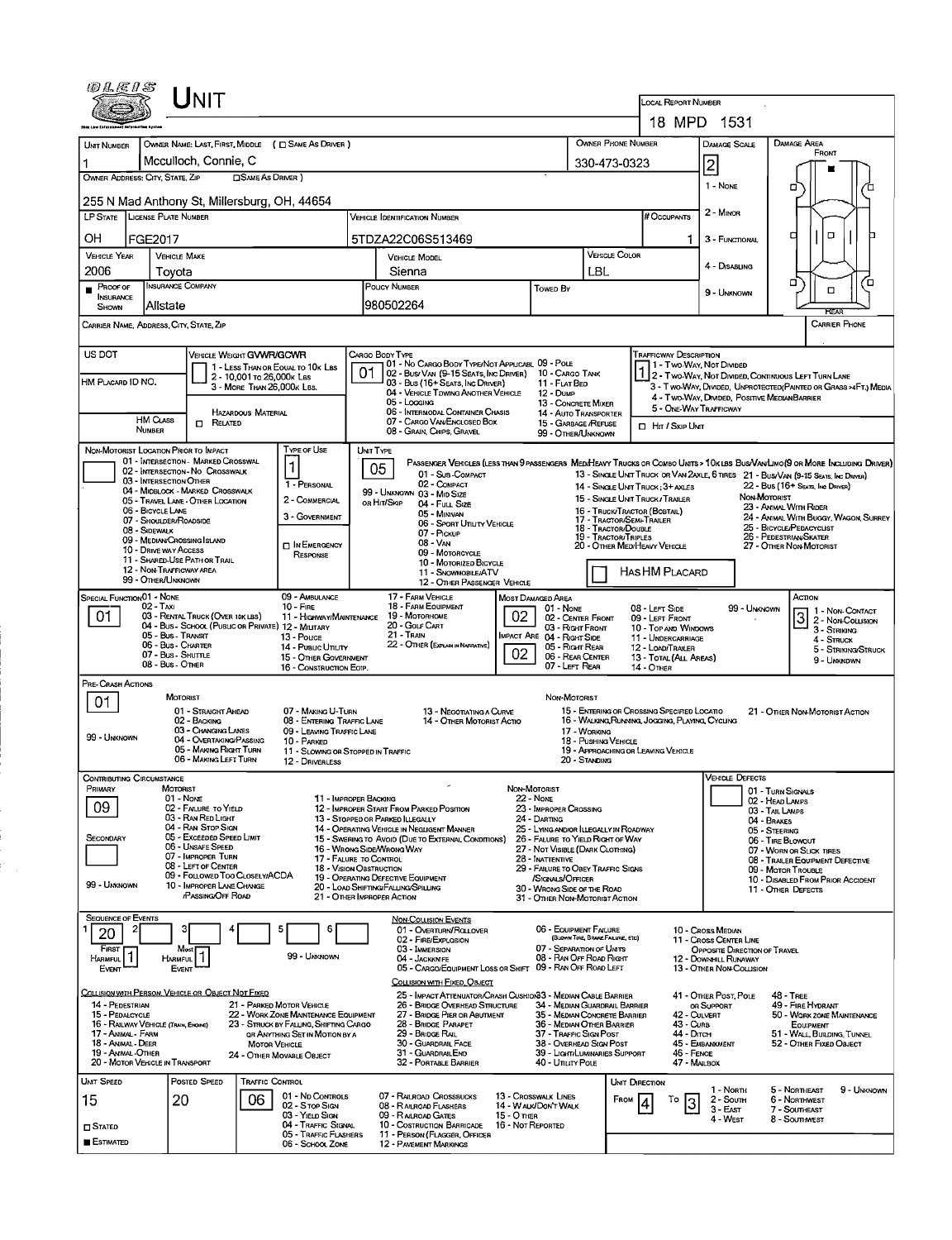| OLE1S                                                                                                                                                                                                              |                                                                                               | Unit                                                  |                                                           |                                                                   |                                            |                                                                                                                                                        |                                                                                                                  |                                                               |                                                                                                 |                                      |                                                                      |                                                                                                                  |                                                  |                                        |                                       |  |  |  |
|--------------------------------------------------------------------------------------------------------------------------------------------------------------------------------------------------------------------|-----------------------------------------------------------------------------------------------|-------------------------------------------------------|-----------------------------------------------------------|-------------------------------------------------------------------|--------------------------------------------|--------------------------------------------------------------------------------------------------------------------------------------------------------|------------------------------------------------------------------------------------------------------------------|---------------------------------------------------------------|-------------------------------------------------------------------------------------------------|--------------------------------------|----------------------------------------------------------------------|------------------------------------------------------------------------------------------------------------------|--------------------------------------------------|----------------------------------------|---------------------------------------|--|--|--|
|                                                                                                                                                                                                                    |                                                                                               |                                                       |                                                           |                                                                   |                                            |                                                                                                                                                        |                                                                                                                  |                                                               |                                                                                                 |                                      | LOCAL REPORT NUMBER                                                  | 18 MPD 1531                                                                                                      |                                                  |                                        |                                       |  |  |  |
| UNIT NUMBER                                                                                                                                                                                                        |                                                                                               |                                                       |                                                           | OWNER NAME: LAST, FIRST, MIDDLE ( C SAME AS DRIVER )              |                                            |                                                                                                                                                        |                                                                                                                  |                                                               |                                                                                                 | OWNER PHONE NUMBER                   |                                                                      | <b>DAMAGE SCALE</b>                                                                                              | <b>DAMAGE AREA</b>                               |                                        |                                       |  |  |  |
| 2                                                                                                                                                                                                                  |                                                                                               | Denlinger, Clarence, Lamar                            |                                                           |                                                                   |                                            |                                                                                                                                                        |                                                                                                                  | 330-231-2182                                                  |                                                                                                 | $\vert$ 1                            |                                                                      | FRONT                                                                                                            |                                                  |                                        |                                       |  |  |  |
| OWNER ADDRESS: CITY, STATE, ZIP<br><b>SAME AS DRIVER</b> )                                                                                                                                                         |                                                                                               |                                                       |                                                           |                                                                   |                                            |                                                                                                                                                        |                                                                                                                  |                                                               |                                                                                                 |                                      | о                                                                    |                                                                                                                  |                                                  |                                        |                                       |  |  |  |
| 16 Hillside Dr. Millersburg, OH, 44654                                                                                                                                                                             |                                                                                               |                                                       |                                                           |                                                                   |                                            | $1 -$ NDNE                                                                                                                                             | о                                                                                                                |                                                               |                                                                                                 |                                      |                                                                      |                                                                                                                  |                                                  |                                        |                                       |  |  |  |
| LP STATE LICENSE PLATE NUMBER                                                                                                                                                                                      |                                                                                               |                                                       |                                                           |                                                                   | # Occupants                                | 2 - MINOR                                                                                                                                              |                                                                                                                  |                                                               |                                                                                                 |                                      |                                                                      |                                                                                                                  |                                                  |                                        |                                       |  |  |  |
| OН<br>1D7RV1CT3AS158770<br>GMR3098                                                                                                                                                                                 |                                                                                               |                                                       |                                                           |                                                                   |                                            |                                                                                                                                                        |                                                                                                                  |                                                               |                                                                                                 |                                      |                                                                      | 3 - FUNCTIONAL                                                                                                   | Ω                                                | о                                      |                                       |  |  |  |
| <b>VEHICLE YEAR</b>                                                                                                                                                                                                | <b>VEHICLE MAKE</b>                                                                           |                                                       |                                                           |                                                                   | <b>VEHICLE MODEL</b>                       |                                                                                                                                                        |                                                                                                                  |                                                               |                                                                                                 | <b>VEHICLE COLOR</b>                 |                                                                      |                                                                                                                  |                                                  |                                        |                                       |  |  |  |
| 2010                                                                                                                                                                                                               | Dodge                                                                                         |                                                       |                                                           |                                                                   |                                            | Ram Pickup                                                                                                                                             |                                                                                                                  | GRY                                                           |                                                                                                 |                                      | 4 - DISABLING                                                        | α                                                                                                                |                                                  | ō                                      |                                       |  |  |  |
| PROOF OF<br>INSURANCE<br>SHOWN                                                                                                                                                                                     | INSURANCE COMPANY                                                                             | Gooville Mutual Casu                                  |                                                           |                                                                   | POLICY NUMBER<br>Towed By<br>PA798924-3461 |                                                                                                                                                        |                                                                                                                  |                                                               |                                                                                                 |                                      |                                                                      | 9 - UNKNOWN                                                                                                      |                                                  | $\Box$<br><b>REAR</b>                  |                                       |  |  |  |
| Carrier Name, Address, City, State, Zip                                                                                                                                                                            |                                                                                               |                                                       |                                                           |                                                                   |                                            |                                                                                                                                                        |                                                                                                                  |                                                               |                                                                                                 |                                      |                                                                      |                                                                                                                  |                                                  |                                        | <b>CARRIER PHONE</b>                  |  |  |  |
| US DOT<br>VEHICLE WEIGHT GVWR/GCWR<br>TRAFFICWAY DESCRIPTION<br>CARGO BODY TYPE                                                                                                                                    |                                                                                               |                                                       |                                                           |                                                                   |                                            |                                                                                                                                                        |                                                                                                                  |                                                               |                                                                                                 |                                      |                                                                      |                                                                                                                  |                                                  |                                        |                                       |  |  |  |
|                                                                                                                                                                                                                    |                                                                                               |                                                       | 2 - 10,001 To 26,000K LBS                                 | 1 - LESS THAN OR EQUAL TO 10x LBS                                 |                                            | 01 - No CARGO BODY TYPE/NOT APPLICABL 09 - POLE<br>02 - Bus/Van (9-15 Seats, Inc Driver)                                                               |                                                                                                                  | 10 - CARGO TANK                                               |                                                                                                 |                                      |                                                                      | 1 - Two-Way, Not Divideo<br>1 2 - Two-Way, Not Divided, Continuous Left Turn Lane                                |                                                  |                                        |                                       |  |  |  |
| HM PLACARD ID NO.                                                                                                                                                                                                  |                                                                                               |                                                       | 3 - MORE THAN 26,000K LBS.                                |                                                                   |                                            | 03 - Bus (16+ Seats, INC DRIVER)<br>04 - VEHICLE TOWING ANOTHER VEHICLE                                                                                |                                                                                                                  | 11 - FLAT BED<br><b>12 - DuмP</b>                             |                                                                                                 |                                      |                                                                      | 3 - Two-Way, DIVIDED, UNPROTECTED (PAINTED OR GRASS >4FT.) MEDIA<br>4 - Two-WAY, DIVIDED, POSITIVE MEDIANBARRIER |                                                  |                                        |                                       |  |  |  |
|                                                                                                                                                                                                                    |                                                                                               |                                                       | HAZARDOUS MATERIAL                                        |                                                                   |                                            | 05 - Logging<br>06 - INTERMODAL CONTAINER CHASIS                                                                                                       |                                                                                                                  | 13 - CONCRETE MIXER<br>14 - Auto Transporter                  |                                                                                                 |                                      | 5 - ONE-WAY TRAFFICWAY                                               |                                                                                                                  |                                                  |                                        |                                       |  |  |  |
|                                                                                                                                                                                                                    | <b>HM CLASS</b><br><b>NUMBER</b>                                                              | 0<br>RELATED                                          |                                                           |                                                                   |                                            | 07 - CARGO VAN/ENCLOSED BOX<br>15 - GARBAGE /REFUSE<br>08 - Grain, Chips, Gravel<br>99 - OTHER/UNKNOWN                                                 |                                                                                                                  |                                                               |                                                                                                 |                                      |                                                                      | <b>El HIT / SKIP UNIT</b>                                                                                        |                                                  |                                        |                                       |  |  |  |
| NON-MOTORIST LOCATION PRIOR TO IMPACT                                                                                                                                                                              |                                                                                               | 01 - INTERSECTION - MARKED CROSSWAL                   |                                                           | TYPE OF USE                                                       |                                            | <b>UMT TYPE</b>                                                                                                                                        |                                                                                                                  |                                                               |                                                                                                 |                                      |                                                                      |                                                                                                                  |                                                  |                                        |                                       |  |  |  |
|                                                                                                                                                                                                                    |                                                                                               | 02 - INTERSECTION - NO CROSSWALK                      |                                                           | $\vert$ 1                                                         |                                            | PASSENGER VEHICLES (LESS THAN 9 PASSENGERS MED/HEAVY TRUCKS OR COMBO UNITS > 10K LBS BUS/VAWLIMO(9 OR MORE INCLUDING DRIVER)<br>07<br>01 - Sue-Compact |                                                                                                                  |                                                               |                                                                                                 |                                      |                                                                      | 13 - SINGLE UNIT TRUCK OR VAN 2AXLE, 6 TIRES 21 - BUS/VAN (9-15 SEATS, INC DRAGR)                                |                                                  |                                        |                                       |  |  |  |
| 03 - INTERSECTION OTHER<br>1 - PERSONAL<br>02 - COMPACT<br>04 - MIDBLOCK - MARKEO CROSSWALK<br>99 - UNKNOWN 03 - MID SIZE<br>05 - TRAVEL LANE - OTHER LOCATION                                                     |                                                                                               |                                                       |                                                           |                                                                   |                                            |                                                                                                                                                        |                                                                                                                  |                                                               |                                                                                                 |                                      | 14 - SINGLE UNIT TRUCK: 3+ AXLES<br>15 - SINGLE UNIT TRUCK / TRAILER |                                                                                                                  | 22 - Bus (16+ Seats, Inc Draver)<br>NON-MOTORIST |                                        |                                       |  |  |  |
|                                                                                                                                                                                                                    | 06 - BICYCLE LANE                                                                             |                                                       |                                                           | 2 - COMMERCIAL<br>3 - GOVERNMENT                                  |                                            | OR HIT/SKIP<br>04 - FULL SIZE<br>05 - Minivan                                                                                                          |                                                                                                                  |                                                               |                                                                                                 |                                      | 16 - TRUCK/TRACTOR (BOBTAIL)                                         |                                                                                                                  | 23 - ANIMAL WITH RIDER                           |                                        | 24 - ANIMAL WITH BUGGY, WAGON, SURREY |  |  |  |
| 08 - SIDEWALK                                                                                                                                                                                                      | 07 - Shoulder/Roadside                                                                        |                                                       |                                                           | 06 - Sport Utility Vericle<br>07 - PICKUP                         |                                            |                                                                                                                                                        |                                                                                                                  | 17 - TRACTOR/SEM-TRAILER<br>18 - TRACTOR/SEM-TRAILER          |                                                                                                 |                                      | 25 - BICYCLE/PEDACYCLIST                                             |                                                                                                                  |                                                  |                                        |                                       |  |  |  |
|                                                                                                                                                                                                                    |                                                                                               | 09 - MEDIAN/CROSSING ISLAND                           |                                                           | <b>DI</b> N EMERGENCY                                             |                                            | 08 - VAN                                                                                                                                               | <b>19 - TRACTOR/TRIPLES</b><br>26 - PEDESTRIAN SKATER<br>20 - OTHER MED/HEAVY VEHICLE<br>27 - OTHER NON-MOTORIST |                                                               |                                                                                                 |                                      |                                                                      |                                                                                                                  |                                                  |                                        |                                       |  |  |  |
| 10 - DRIVE WAY ACCESS<br>09 - MOTORCYCLE<br>RESPONSE<br>11 - SHAREO-USE PATH OR TRAIL<br>10 - MOTORIZED BICYCLE<br>12 - NON-TRAFFICWAY AREA                                                                        |                                                                                               |                                                       |                                                           |                                                                   |                                            |                                                                                                                                                        |                                                                                                                  |                                                               |                                                                                                 |                                      | HAS HM PLACARD                                                       |                                                                                                                  |                                                  |                                        |                                       |  |  |  |
|                                                                                                                                                                                                                    | 99 - OTHER/UNKNOWN                                                                            |                                                       |                                                           |                                                                   |                                            | 11 - SNOWMOBILE/ATV<br>12 - OTHER PASSENGER VEHICLE                                                                                                    |                                                                                                                  |                                                               |                                                                                                 |                                      |                                                                      |                                                                                                                  |                                                  |                                        |                                       |  |  |  |
| SPECIAL FUNCTION 01 - NONE                                                                                                                                                                                         | $02 - Tx$                                                                                     |                                                       |                                                           | 09 AMBULANCE<br><b>10 - FIRE</b>                                  |                                            | 17 - FARM VEHICLE<br>18 - FARM EQUIPMENT                                                                                                               |                                                                                                                  | MOST DAMAGED AREA                                             |                                                                                                 |                                      |                                                                      |                                                                                                                  |                                                  | Астюм                                  |                                       |  |  |  |
| 01                                                                                                                                                                                                                 |                                                                                               | 03 - RENTAL TRUCK (OVER 10K LBS)                      |                                                           | 11 - HIGHWAY/MAINTENANCE                                          |                                            | 19 - Мотовноме<br>20 - Gour CART                                                                                                                       | 01 - N <sub>DNE</sub><br>02 - CENTER FRONT                                                                       |                                                               |                                                                                                 | 08 - LEFT SIDE<br>09 - LEFT FRONT    | 99 - UNKNOWN                                                         |                                                                                                                  |                                                  | 1 - Non-Contact<br>4 2 - Non-Collision |                                       |  |  |  |
|                                                                                                                                                                                                                    | 05 - Bus - Transit                                                                            |                                                       |                                                           | 04 - Bus - SCHOOL (PUBLIC OR PRIVATE) 12 - MILITARY<br>13 - Pouce |                                            | 21 - TRAIN                                                                                                                                             |                                                                                                                  | 03 - Right Front<br><b>IMPACT ARE 04 - RIGHT SIDE</b>         |                                                                                                 |                                      | 10 - TOP AND WINDOWS<br>11 - UNDERCARRIAGE                           |                                                                                                                  |                                                  | 3 - STRIKNG<br>4 - Struck              |                                       |  |  |  |
|                                                                                                                                                                                                                    | 06 - Bus - Charter<br>07 - Bus - SHUTTLE                                                      |                                                       |                                                           | 14 - Pusuc Unury<br>15 - OTHER GOVERNMENT                         |                                            | 22 - OTHER (EXPLAIN IN NAPRATIVE)<br>05 - RIGHT REAR<br>06<br>06 - REAR CENTER                                                                         |                                                                                                                  |                                                               |                                                                                                 |                                      | 12 - LOAD/TRAILER<br>13 - TOTAL (ALL AREAS)                          |                                                                                                                  |                                                  |                                        | 5 - STRIKING/STRUCK<br>9 - UNKNOWN    |  |  |  |
|                                                                                                                                                                                                                    | 08 - Bus - OTHER                                                                              |                                                       |                                                           | 16 - CONSTRUCTION EOIP.                                           |                                            |                                                                                                                                                        |                                                                                                                  | 07 - LEFT REAR                                                |                                                                                                 |                                      | 14 - Отнев                                                           |                                                                                                                  |                                                  |                                        |                                       |  |  |  |
| PRE-CRASH ACTIONS                                                                                                                                                                                                  |                                                                                               | <b>MOTORIST</b>                                       |                                                           |                                                                   |                                            |                                                                                                                                                        |                                                                                                                  | NON-MOTORIST                                                  |                                                                                                 |                                      |                                                                      |                                                                                                                  |                                                  |                                        |                                       |  |  |  |
| 11                                                                                                                                                                                                                 |                                                                                               | 01 - STRAIGHT AHEAD                                   |                                                           | 07 - MAKING U-TURN                                                |                                            | 13 - NEGOTIATING A CURVE                                                                                                                               |                                                                                                                  |                                                               |                                                                                                 |                                      | 15 - ENTERING OR CROSSING SPECIFIED LOCATIO                          |                                                                                                                  | 21 - OTHER NON-MOTORIST ACTION                   |                                        |                                       |  |  |  |
| 99 - UNKNOWN                                                                                                                                                                                                       |                                                                                               | 02 - BACKING<br>03 - CHANGING LANES                   |                                                           | 08 - ENTERING TRAFFIC LANE<br>09 - LEAVING TRAFFIC LANE           |                                            | 14 - OTHER MOTORIST ACTIO                                                                                                                              |                                                                                                                  |                                                               | 17 WORKING                                                                                      |                                      | 16 - WALKING RUNNING, JOGGING, PLAYING, CYCLING                      |                                                                                                                  |                                                  |                                        |                                       |  |  |  |
|                                                                                                                                                                                                                    |                                                                                               | 04 - OVERTAKING/PASSING<br>05 - MAKING RIGHT TURN     |                                                           | 10 - PARKED<br>11 - Slowing or Stoppeo in Traffic                 |                                            |                                                                                                                                                        |                                                                                                                  |                                                               |                                                                                                 | 18 - PUSHING VEHICLE                 | 19 - APPROACHING OR LEAVING VEHICLE                                  |                                                                                                                  |                                                  |                                        |                                       |  |  |  |
|                                                                                                                                                                                                                    |                                                                                               | 06 - MAKING LEFT TURN                                 |                                                           | 12 - DRIVERLESS                                                   |                                            |                                                                                                                                                        |                                                                                                                  |                                                               | 20 - Standing                                                                                   |                                      |                                                                      |                                                                                                                  |                                                  |                                        |                                       |  |  |  |
| CONTRIBUTING CIRCUMSTANCE<br>Primary                                                                                                                                                                               | <b>MOTORIST</b>                                                                               |                                                       |                                                           |                                                                   |                                            |                                                                                                                                                        | NON-MOTORIST                                                                                                     |                                                               |                                                                                                 |                                      |                                                                      | <b>VEHICLE DEFECTS</b>                                                                                           |                                                  |                                        |                                       |  |  |  |
| 01                                                                                                                                                                                                                 |                                                                                               | 01 - NONE<br>02 - FAILURE TO YIELD                    |                                                           | 11 - IMPROPER BACKING                                             |                                            | 12 - IMPROPER START FROM PARKED POSITION                                                                                                               |                                                                                                                  | 22 - None<br>23 - IMPROPER CROSSING                           |                                                                                                 | 01 - TURN SIGNALS<br>02 - HEAD LAMPS |                                                                      |                                                                                                                  |                                                  |                                        |                                       |  |  |  |
|                                                                                                                                                                                                                    |                                                                                               | 03 - RAN RED LIGHT<br>04 - RAN STOP SIGN              |                                                           |                                                                   |                                            | 13 - STOPPED OR PARKED ILLEGALLY                                                                                                                       | 24 - DARTING<br>25 - LYING AND/OR ILLEGALLY IN ROADWAY                                                           |                                                               |                                                                                                 |                                      |                                                                      |                                                                                                                  | 03 - TAIL LAMPS<br>04 - BRAKES                   |                                        |                                       |  |  |  |
| SECONDARY                                                                                                                                                                                                          |                                                                                               | 05 - Excreped Speed Limit<br>06 - UNSAFE SPEED        |                                                           |                                                                   |                                            | 14 - OPERATING VEHICLE IN NEGLIGENT MANNER<br>15 - Swering to Avoid (Due to External Conditions)                                                       |                                                                                                                  | 26 - FALURE TO YIELD RIGHT OF WAY                             |                                                                                                 |                                      |                                                                      |                                                                                                                  | 05 - STEERING<br>06 - TIRE BLOWOUT               |                                        |                                       |  |  |  |
|                                                                                                                                                                                                                    |                                                                                               | 07 - IMPROPER TURN                                    |                                                           |                                                                   |                                            | 16 - Wrong Side/Wrong Way<br>17 - FALURE TO CONTROL                                                                                                    |                                                                                                                  | 28 - INATTENTIVE                                              | 27 - NOT VISIBLE (DARK CLOTHING)<br>07 - WORN OR SLICK TIRES<br>08 - TRALER EQUIPMENT DEFECTIVE |                                      |                                                                      |                                                                                                                  |                                                  |                                        |                                       |  |  |  |
|                                                                                                                                                                                                                    |                                                                                               | 08 - LEFT OF CENTER<br>09 - FOLLOWED TOO CLOSELY/ACDA |                                                           |                                                                   |                                            | 18 - VISION OBSTRUCTION<br>19 - OPERATING DEFECTIVE EQUIPMENT                                                                                          |                                                                                                                  | /SIGNALS/OFFICER                                              | 29 - FAILURE TO OBEY TRAFFIC SIGNS<br>09 - MOTOR TROUBLE<br>10 - DISABLED FROM PRIOR ACCIDENT   |                                      |                                                                      |                                                                                                                  |                                                  |                                        |                                       |  |  |  |
| 99 - UNKNOWN                                                                                                                                                                                                       |                                                                                               | 10 - IMPROPER LANE CHANGE<br>PASSING OFF ROAD         |                                                           |                                                                   |                                            | 20 - LOAD SHIFTING/FALLING/SPILLING<br>21 - OTHER IMPROPER ACTION                                                                                      |                                                                                                                  | 30 - WRONG SIDE OF THE ROAD<br>31 - OTHER NON-MOTORIST ACTION |                                                                                                 |                                      |                                                                      |                                                                                                                  | 11 - OTHER DEFECTS                               |                                        |                                       |  |  |  |
| <b>SEQUENCE OF EVENTS</b>                                                                                                                                                                                          |                                                                                               |                                                       |                                                           |                                                                   |                                            | <b>NON-COLLISION EVENTS</b>                                                                                                                            |                                                                                                                  |                                                               |                                                                                                 |                                      |                                                                      |                                                                                                                  |                                                  |                                        |                                       |  |  |  |
| 2<br>20                                                                                                                                                                                                            |                                                                                               |                                                       |                                                           | 5<br>6                                                            |                                            | 01 - Overturn/Rollover<br>02 - FIRE/EXPLOSION                                                                                                          |                                                                                                                  | 06 - EQUIPMENT FAILURE                                        |                                                                                                 | (BLOWN TIRE, BRAKE FAILURE, ETC)     |                                                                      | 10 - Cross Median<br>11 - Cross CENTER LINE                                                                      |                                                  |                                        |                                       |  |  |  |
| FIRST<br>1<br><b>HARMFUL</b>                                                                                                                                                                                       | <b>HARMFUL</b>                                                                                | Most                                                  |                                                           | 99 - Unknown                                                      |                                            | 03 - IMMERSION<br>04 - JACKKNIFE                                                                                                                       |                                                                                                                  | 07 - SEPARATION OF UNITS<br>08 - RAN OFF ROAD RIGHT           |                                                                                                 |                                      |                                                                      | OPPOSITE DIRECTION OF TRAVEL<br>12 - DOWNHILL RUNAWAY                                                            |                                                  |                                        |                                       |  |  |  |
| EVENT                                                                                                                                                                                                              | Event                                                                                         |                                                       |                                                           |                                                                   |                                            | 05 - CARGO/EOUIPMENT LOSS OR SHIFT 09 - RAN OFF ROAD LEFT                                                                                              |                                                                                                                  |                                                               |                                                                                                 |                                      |                                                                      | 13 - OTHER NON-COLLISION                                                                                         |                                                  |                                        |                                       |  |  |  |
| COLLISION WITH PERSON, VEHICLE OR OBJECT NOT FIXED                                                                                                                                                                 |                                                                                               |                                                       |                                                           |                                                                   |                                            | COLLISION WITH FIXED, OBJECT<br>25 - IMPACT ATTENUATOR/CRASH CUSHION33 - MEDIAN CABLE BARRIER                                                          |                                                                                                                  |                                                               |                                                                                                 |                                      |                                                                      | 41 - OTHER POST, POLE                                                                                            | <b>48 - TREE</b>                                 |                                        |                                       |  |  |  |
| 14 - PEDESTRIAN                                                                                                                                                                                                    |                                                                                               |                                                       |                                                           | 21 - PARKED MOTOR VEHICLE<br>22 - WORK ZONE MAINTENANCE EQUIPMENT |                                            | 26 - BRIDGE OVERHEAD STRUCTURE                                                                                                                         |                                                                                                                  | 34 - MEDIAN GUARDRAIL BARRIER                                 |                                                                                                 |                                      |                                                                      | OR SUPPORT                                                                                                       |                                                  | 49 - FIRE HYDRANT                      |                                       |  |  |  |
| 15 - PEDALCYCLE<br>16 - RAILWAY VEHICLE (TRAIN, ENDINE)                                                                                                                                                            | 27 - BRIDGE PIER OR ABUTMENT<br>23 - STRUCK BY FALLING, SHIFTING CARGO<br>28 - BRIDGE PARAPET |                                                       | 35 - MEDIAN CONCRETE BARRIER<br>36 - MEDIAN OTHER BARRIER |                                                                   |                                            | 42 - CULVERT<br>43 - Cure                                                                                                                              |                                                                                                                  |                                                               | 50 - WORK ZONE MAINTENANCE<br>EOUPMENT                                                          |                                      |                                                                      |                                                                                                                  |                                                  |                                        |                                       |  |  |  |
| 17 - Animal - Farm<br>18 - ANIMAL - DEER                                                                                                                                                                           |                                                                                               |                                                       | Мотов VEHICLE                                             | OR ANYTHING SET IN MOTION BY A                                    |                                            | 29 - Bridge Rail<br>30 - GUARDRAIL FACE                                                                                                                |                                                                                                                  | 37 - TRAFFIC SIGN POST<br>38 - Overhead Stan Post             |                                                                                                 |                                      |                                                                      | 44 - Олтсн<br>51 - WALL BUILDING, TUNNEL<br>45 - EMBANKMENT<br>52 - OTHER FIXED OBJECT                           |                                                  |                                        |                                       |  |  |  |
| 19 - ANIMAL - OTHER<br>31 - GUARDRALEND<br>39 - LIGHT/LUMINARIES SUPPORT<br>46 - FENCE<br>24 - OTHER MOVABLE OBJECT<br>20 - MOTOR VEHICLE IN TRANSPORT<br>32 - PORTABLE BARRIER<br>40 - Ununy Pous<br>47 - MAILBOX |                                                                                               |                                                       |                                                           |                                                                   |                                            |                                                                                                                                                        |                                                                                                                  |                                                               |                                                                                                 |                                      |                                                                      |                                                                                                                  |                                                  |                                        |                                       |  |  |  |
| Unit Speed                                                                                                                                                                                                         |                                                                                               | Posted Speed                                          | <b>TRAFFIC CONTROL</b>                                    |                                                                   |                                            |                                                                                                                                                        |                                                                                                                  |                                                               |                                                                                                 | UNIT DIRECTION                       |                                                                      |                                                                                                                  |                                                  |                                        |                                       |  |  |  |
| 0                                                                                                                                                                                                                  | 20                                                                                            |                                                       | 11                                                        | 01 - No CONTROLS<br>02 - S TOP SIGN                               |                                            | 07 - RAILROAD CROSSBUCKS<br>08 - RAILROAD FLASHERS                                                                                                     |                                                                                                                  | 13 - Crosswalk Lines<br>14 - WALK/DON'T WALK                  |                                                                                                 | FROM                                 | То<br>3                                                              | 1 - North<br>2 - South                                                                                           | 5 - Northeast<br>6 - NORTHWEST                   |                                        | 9 - UNKNOWN                           |  |  |  |
|                                                                                                                                                                                                                    |                                                                                               |                                                       |                                                           | 03 - YIELD SIGN<br>04 - TRAFFIC SIGNAL                            |                                            | 09 - RAILROAD GATES<br>10 - COSTRUCTION BARRICADE                                                                                                      | 15 - О тнея<br>16 - Not Reported                                                                                 |                                                               |                                                                                                 |                                      |                                                                      | 3 - East<br>4 - WEST                                                                                             | 7 - SOUTHEAST<br>8 - Southwest                   |                                        |                                       |  |  |  |
| <b>STATED</b><br><b>C</b> ESTIMATED                                                                                                                                                                                |                                                                                               |                                                       |                                                           | 05 - TRAFFIC FLASHERS                                             |                                            | 11 - PERSON (FLAGGER, OFFICER                                                                                                                          |                                                                                                                  |                                                               |                                                                                                 |                                      |                                                                      |                                                                                                                  |                                                  |                                        |                                       |  |  |  |
|                                                                                                                                                                                                                    |                                                                                               |                                                       |                                                           | 06 - SCHOOL ZONE                                                  |                                            | <b>12 - PAVEMENT MARKINGS</b>                                                                                                                          |                                                                                                                  |                                                               |                                                                                                 |                                      |                                                                      |                                                                                                                  |                                                  |                                        |                                       |  |  |  |

 $\mathcal{L}^{\text{max}}_{\text{max}}$ 

 $\sim 10^{-10}$ 

 $\hat{A}^{(1)}$